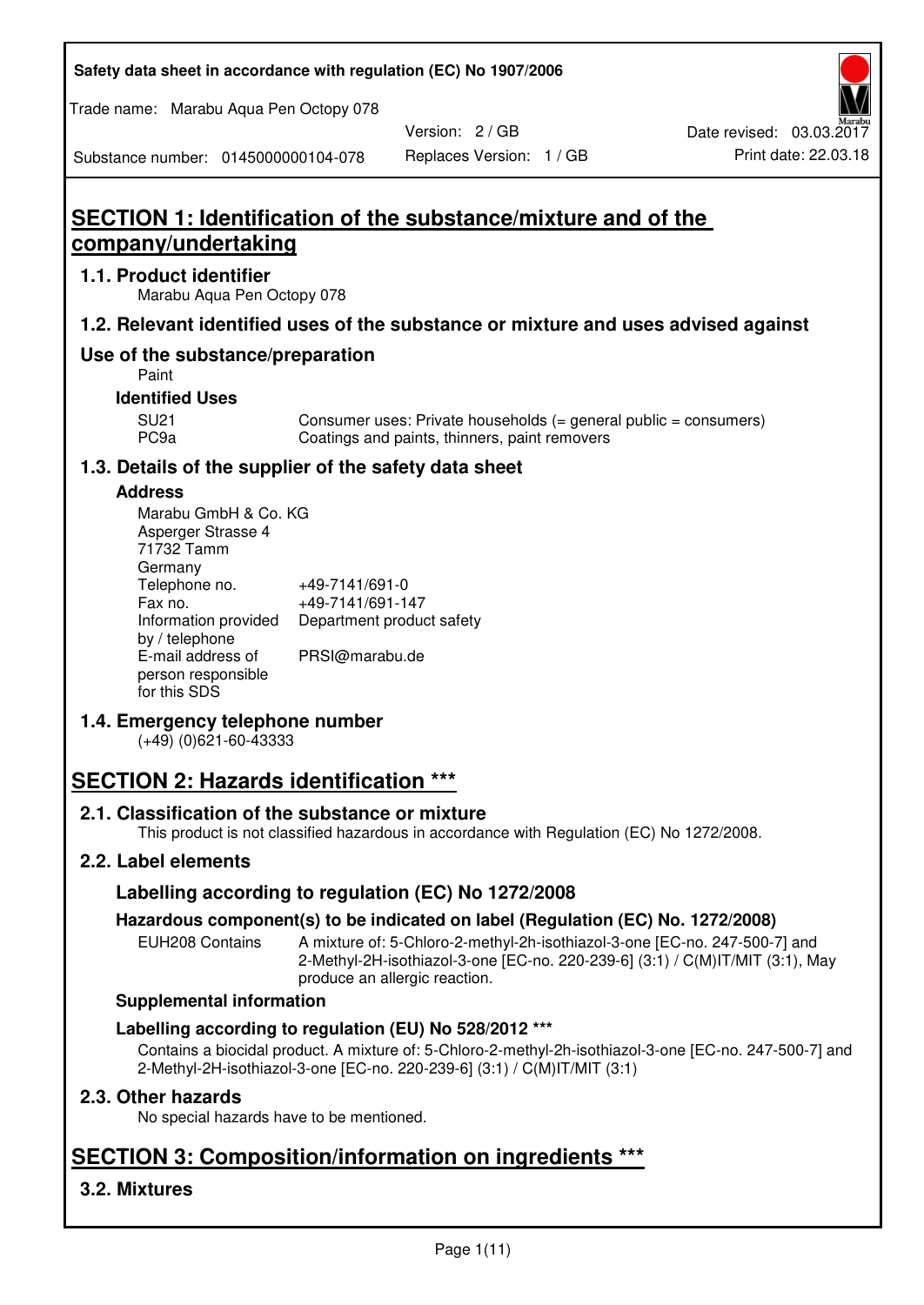| Safety data sheet in accordance with regulation (EC) No 1907/2006                                                                                                 |                                                                                                                         |                              |                                                      |                                                                  |      |                                                  |
|-------------------------------------------------------------------------------------------------------------------------------------------------------------------|-------------------------------------------------------------------------------------------------------------------------|------------------------------|------------------------------------------------------|------------------------------------------------------------------|------|--------------------------------------------------|
| Trade name: Marabu Aqua Pen Octopy 078                                                                                                                            |                                                                                                                         |                              |                                                      |                                                                  |      |                                                  |
| Substance number: 0145000000104-078                                                                                                                               |                                                                                                                         | Version: 2 / GB              |                                                      | Replaces Version: 1 / GB                                         |      | Date revised: 03.03.2017<br>Print date: 22.03.18 |
| <b>Chemical characterization</b>                                                                                                                                  |                                                                                                                         |                              |                                                      |                                                                  |      |                                                  |
| Paint based on water                                                                                                                                              |                                                                                                                         |                              |                                                      |                                                                  |      |                                                  |
| <b>Hazardous ingredients</b>                                                                                                                                      |                                                                                                                         |                              |                                                      |                                                                  |      |                                                  |
| <b>Ethanediol</b><br>CAS No.<br>EINECS no.<br>Registration no.<br>Concentration                                                                                   | $107 - 21 - 1$<br>203-473-3<br>01-2119456816-28<br>$>=$                                                                 | 1                            | $\overline{\phantom{0}}$                             | 10                                                               | $\%$ |                                                  |
| Classification (Regulation (EC) No. 1272/2008)                                                                                                                    | Acute Tox. 4<br>STOT RE 2                                                                                               |                              | H302<br>H373                                         |                                                                  |      |                                                  |
| <b>Bronopol (INN)</b><br>CAS No.<br>EINECS no.<br>Concentration                                                                                                   | $52 - 51 - 7$<br>200-143-0<br>$>=$                                                                                      | 0,01                         | $\lt$ $\sim$                                         | 0,1                                                              | $\%$ |                                                  |
| Classification (Regulation (EC) No. 1272/2008)                                                                                                                    |                                                                                                                         |                              |                                                      |                                                                  |      |                                                  |
|                                                                                                                                                                   | Eye Dam. 1<br>Skin Irrit. 2<br>STOT SE 3<br>Acute Tox. 4<br>Acute Tox. 4<br>Aquatic Acute 1<br><b>Aquatic Chronic 1</b> |                              | H318<br>H315<br>H335<br>H302<br>H312<br>H400<br>H410 |                                                                  |      |                                                  |
| Concentration limits (Regulation (EC) No. 1272/2008)                                                                                                              | Aquatic Acute 1<br>Aquatic Chronic H410                                                                                 | H400                         | $M = 1$                                              | $M = 10$                                                         |      |                                                  |
| A mixture of: 5-Chloro-2-methyl-2h-isothiazol-3-one [EC-no. 247-500-7] and<br>2-Methyl-2H-isothiazol-3-one [EC-no. 220-239-6] (3:1) / C(M)IT/MIT (3:1)<br>CAS No. | 55965-84-9                                                                                                              |                              |                                                      |                                                                  |      |                                                  |
| Concentration                                                                                                                                                     |                                                                                                                         |                              | $\,<\,$                                              | 0,0015                                                           | $\%$ |                                                  |
| Classification (Regulation (EC) No. 1272/2008)                                                                                                                    | Acute Tox. 3<br>Aquatic Chronic 1<br>Aquatic Acute 1<br>Skin Sens. 1<br>Skin Corr. 1B<br>Acute Tox. 3<br>Acute Tox. 3   |                              | H331<br>H410<br>H400<br>H317<br>H314<br>H311<br>H301 |                                                                  |      |                                                  |
| Concentration limits (Regulation (EC) No. 1272/2008)                                                                                                              |                                                                                                                         |                              |                                                      |                                                                  |      |                                                  |
|                                                                                                                                                                   | Skin Corr. 1B<br>Eye Irrit. 2<br>Skin Irrit. 2<br>Skin Sens. 1                                                          | H314<br>H319<br>H315<br>H317 | $>= 0,6$                                             | $\epsilon = 0.06 < 0.6$<br>$\epsilon = 0.06 < 0.6$<br>$= 0,0015$ |      |                                                  |
| <b>Further ingredients ***</b>                                                                                                                                    |                                                                                                                         |                              |                                                      |                                                                  |      |                                                  |
| Glycerol<br>CAS No.<br>EINECS no.<br>Concentration                                                                                                                | $56 - 81 - 5$<br>200-289-5<br>$>=$                                                                                      | 10 <sup>°</sup>              | $\,<\,$                                              | 25                                                               | $\%$ | $[3]$                                            |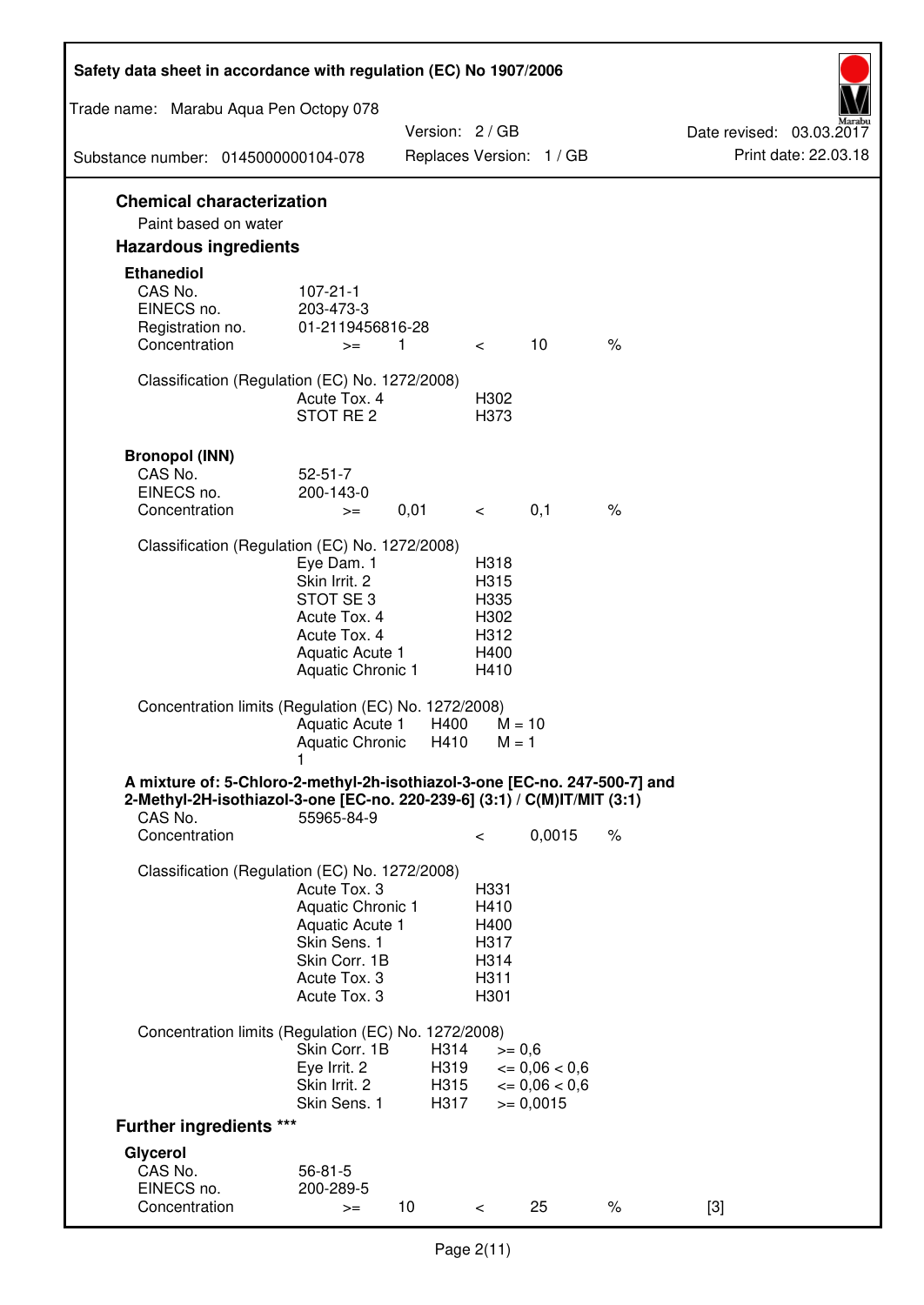| Safety data sheet in accordance with regulation (EC) No 1907/2006                                            |                          |                                                                                                            |
|--------------------------------------------------------------------------------------------------------------|--------------------------|------------------------------------------------------------------------------------------------------------|
| Trade name: Marabu Aqua Pen Octopy 078                                                                       |                          |                                                                                                            |
|                                                                                                              | Version: 2 / GB          | Date revised: 03.03.2017                                                                                   |
| Substance number: 0145000000104-078                                                                          | Replaces Version: 1 / GB | Print date: 22.03.18                                                                                       |
|                                                                                                              |                          |                                                                                                            |
|                                                                                                              |                          |                                                                                                            |
| *                                                                                                            |                          |                                                                                                            |
| [3] Substance with occupational exposure limits                                                              |                          |                                                                                                            |
| <b>SECTION 4: First aid measures</b>                                                                         |                          |                                                                                                            |
| 4.1. Description of first aid measures                                                                       |                          |                                                                                                            |
| After skin contact                                                                                           |                          |                                                                                                            |
| Wash with plenty of water and soap. Do NOT use solvents or thinners.                                         |                          |                                                                                                            |
| After eye contact                                                                                            |                          | Separate eyelids, wash the eyes thoroughly with water (15 min.). In case of irritation consult an oculist. |
| <b>After ingestion</b>                                                                                       |                          |                                                                                                            |
| medical treatment.                                                                                           |                          | Rinse mouth thoroughly with water. If larger amounts are swallowed or in the event of symptoms take        |
| 4.2. Most important symptoms and effects, both acute and delayed<br>Until now no symptoms known so far.      |                          |                                                                                                            |
| 4.3. Indication of any immediate medical attention and special treatment needed                              |                          |                                                                                                            |
| Hints for the physician / treatment<br>Treat symptomatically                                                 |                          |                                                                                                            |
| <b>SECTION 5: Firefighting measures</b>                                                                      |                          |                                                                                                            |
| 5.1. Extinguishing media                                                                                     |                          |                                                                                                            |
| Suitable extinguishing media<br>Carbon dioxide, Foam, Sand, Water                                            |                          |                                                                                                            |
| 5.2. Special hazards arising from the substance or mixture<br>black smoke                                    |                          | In the event of fire the following can be released: Carbon monoxide (CO); Carbon dioxide (CO2); dense      |
| 5.3. Advice for firefighters                                                                                 |                          |                                                                                                            |
| <b>Other information</b>                                                                                     |                          |                                                                                                            |
| Collect contaminated fire-fighting water separately, must not be discharged into the drains.                 |                          |                                                                                                            |
| <b>SECTION 6: Accidental release measures</b>                                                                |                          |                                                                                                            |
| 6.1. Personal precautions, protective equipment and emergency procedures<br>No particular measures required. |                          |                                                                                                            |
| <b>6.2. Environmental precautions</b><br>No particular measures required.                                    |                          |                                                                                                            |
|                                                                                                              |                          |                                                                                                            |

**6.3. Methods and material for containment and cleaning up**  Clean preferably with a detergent - avoid use of solvents.

# **6.4. Reference to other sections**

Information regarding Safe handling, see Section 7. Information regarding personal protective measures, see Section 8. Information regarding waste disposal, see Section 13.

# **SECTION 7: Handling and storage**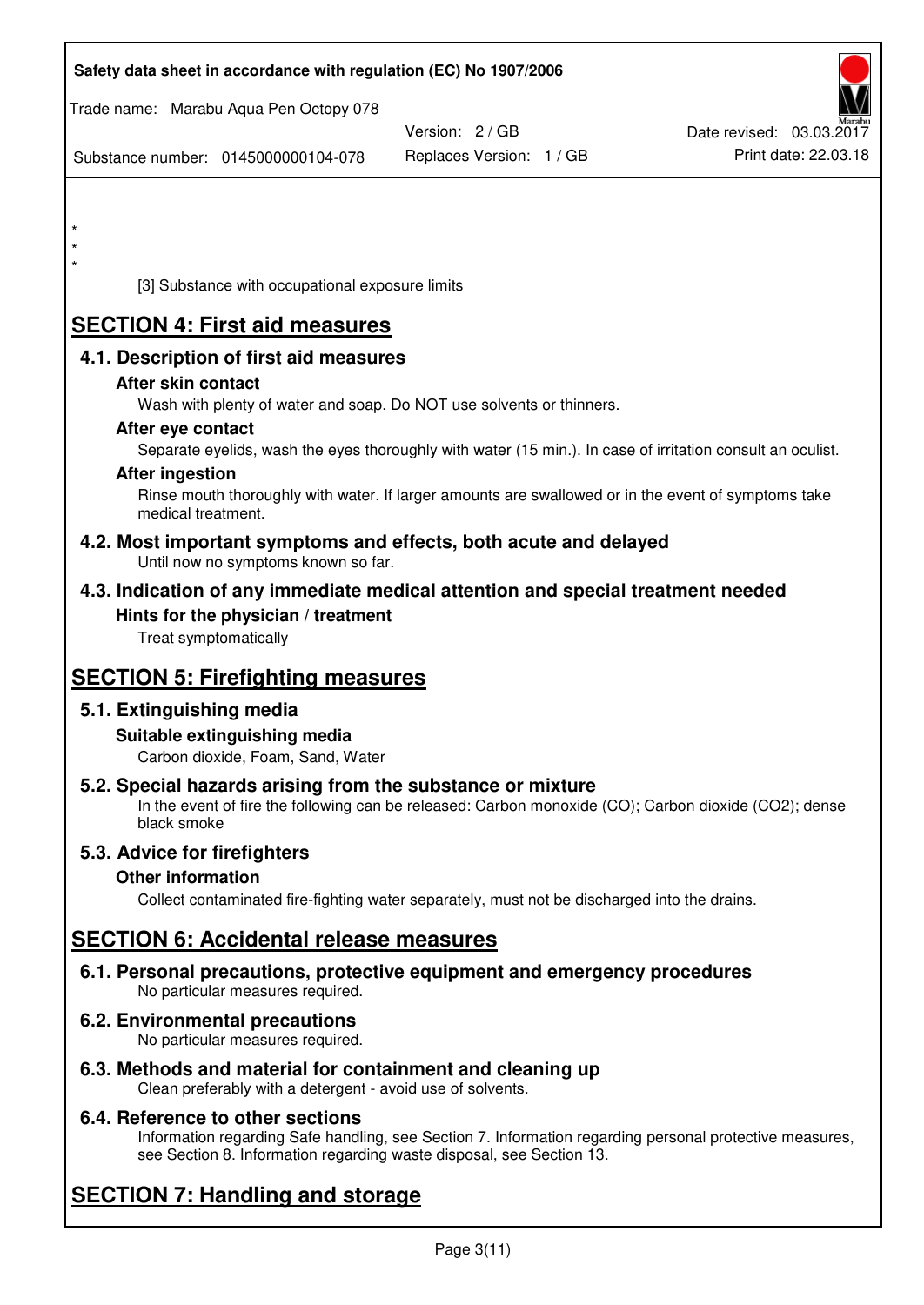| Safety data sheet in accordance with regulation (EC) No 1907/2006                                                                                                             |                                                                                                                                                                                                            |                                                  |
|-------------------------------------------------------------------------------------------------------------------------------------------------------------------------------|------------------------------------------------------------------------------------------------------------------------------------------------------------------------------------------------------------|--------------------------------------------------|
| Trade name: Marabu Aqua Pen Octopy 078                                                                                                                                        |                                                                                                                                                                                                            |                                                  |
|                                                                                                                                                                               | Version: 2/GB                                                                                                                                                                                              | Date revised: 03.03.2017<br>Print date: 22.03.18 |
| Substance number: 0145000000104-078                                                                                                                                           | Replaces Version: 1 / GB                                                                                                                                                                                   |                                                  |
| 7.1. Precautions for safe handling<br><b>Advice on safe handling</b><br>Advice on protection against fire and explosion<br>No special measures required.<br>Temperature class | Avoid skin and eye contact. Smoking, eating and drinking shall be prohibited in application area.<br>Classification of fires / temperature class / Ignition group / Dust explosion class<br>T <sub>2</sub> |                                                  |
|                                                                                                                                                                               | 7.2. Conditions for safe storage, including any incompatibilities                                                                                                                                          |                                                  |
| Requirements for storage rooms and vessels<br>Store in frostfree conditions.<br>Storage class according to TRGS 510                                                           |                                                                                                                                                                                                            |                                                  |
| Storage class according to<br><b>TRGS 510</b>                                                                                                                                 | 12<br>Non-combustible liquids                                                                                                                                                                              |                                                  |
| 7.3. Specific end use(s)<br>Paint                                                                                                                                             |                                                                                                                                                                                                            |                                                  |
| <b>SECTION 8: Exposure controls/personal protection</b>                                                                                                                       |                                                                                                                                                                                                            |                                                  |
| 8.1. Control parameters                                                                                                                                                       |                                                                                                                                                                                                            |                                                  |
| <b>Exposure limit values</b>                                                                                                                                                  |                                                                                                                                                                                                            |                                                  |
| <b>Ethanediol</b>                                                                                                                                                             |                                                                                                                                                                                                            |                                                  |
| List<br><b>Type</b>                                                                                                                                                           | EH40<br><b>WEL</b>                                                                                                                                                                                         |                                                  |
| Value                                                                                                                                                                         | 10<br>mg/m <sup>3</sup>                                                                                                                                                                                    |                                                  |
| Skin resorption / sensibilisation: Sk;                                                                                                                                        | <b>Status: 2011</b>                                                                                                                                                                                        |                                                  |
| Glycerol<br>List                                                                                                                                                              | <b>EH40</b>                                                                                                                                                                                                |                                                  |
| <b>Type</b>                                                                                                                                                                   | <b>WEL</b>                                                                                                                                                                                                 |                                                  |
| Value<br><b>Status: 2011</b>                                                                                                                                                  | 10<br>mg/m <sup>3</sup>                                                                                                                                                                                    |                                                  |
| <b>Other information</b>                                                                                                                                                      |                                                                                                                                                                                                            |                                                  |
| There are not known any further control parameters.                                                                                                                           |                                                                                                                                                                                                            |                                                  |
| <b>Derived No/Minimal Effect Levels (DNEL/DMEL)</b>                                                                                                                           |                                                                                                                                                                                                            |                                                  |
| <b>Ethanediol</b>                                                                                                                                                             |                                                                                                                                                                                                            |                                                  |
| Type of value<br>Reference group                                                                                                                                              | Derived No Effect Level (DNEL)<br>Worker                                                                                                                                                                   |                                                  |
| Duration of exposure                                                                                                                                                          | Long term                                                                                                                                                                                                  |                                                  |
| Route of exposure                                                                                                                                                             | inhalative                                                                                                                                                                                                 |                                                  |
| Mode of action<br>Concentration                                                                                                                                               | Local effects<br>35                                                                                                                                                                                        | mg/m <sup>3</sup>                                |
|                                                                                                                                                                               |                                                                                                                                                                                                            |                                                  |
| Type of value<br>Reference group                                                                                                                                              | Derived No Effect Level (DNEL)<br>Worker                                                                                                                                                                   |                                                  |
| Duration of exposure                                                                                                                                                          | Long term                                                                                                                                                                                                  |                                                  |
| Route of exposure                                                                                                                                                             | dermal                                                                                                                                                                                                     |                                                  |
| Mode of action<br>Concentration                                                                                                                                               | Systemic effects<br>106                                                                                                                                                                                    | mg/kg                                            |
| Type of value<br>Reference group                                                                                                                                              | Derived No Effect Level (DNEL)<br>Consumer                                                                                                                                                                 |                                                  |
|                                                                                                                                                                               |                                                                                                                                                                                                            |                                                  |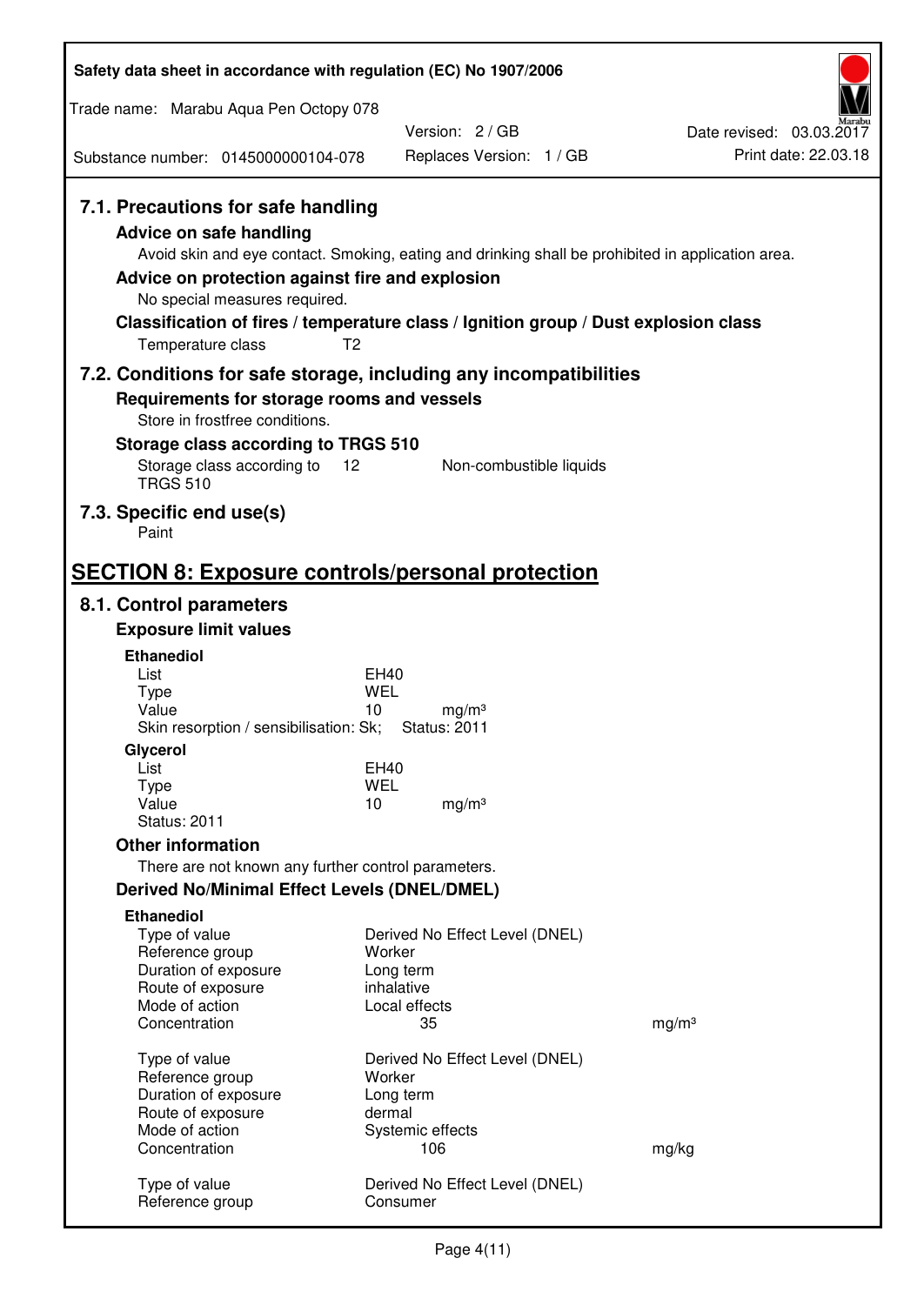| Safety data sheet in accordance with regulation (EC) No 1907/2006                                     |                                                                                                 |                          |  |  |  |
|-------------------------------------------------------------------------------------------------------|-------------------------------------------------------------------------------------------------|--------------------------|--|--|--|
| Trade name: Marabu Aqua Pen Octopy 078                                                                | Version: 2 / GB                                                                                 | Date revised: 03.03.2017 |  |  |  |
| Substance number: 0145000000104-078                                                                   | Replaces Version: 1 / GB                                                                        | Print date: 22.03.18     |  |  |  |
| Duration of exposure<br>Route of exposure                                                             | Long term<br>inhalative                                                                         |                          |  |  |  |
| Mode of action                                                                                        | Local effects                                                                                   |                          |  |  |  |
| Concentration                                                                                         | 7                                                                                               | mg/m <sup>3</sup>        |  |  |  |
| Type of value                                                                                         | Derived No Effect Level (DNEL)                                                                  |                          |  |  |  |
| Reference group                                                                                       | Consumer                                                                                        |                          |  |  |  |
| Duration of exposure                                                                                  | Long term                                                                                       |                          |  |  |  |
| Route of exposure                                                                                     | dermal                                                                                          |                          |  |  |  |
| Mode of action                                                                                        | Systemic effects                                                                                |                          |  |  |  |
| Concentration                                                                                         | 53                                                                                              | mg/kg                    |  |  |  |
| <b>Predicted No Effect Concentration (PNEC)</b>                                                       |                                                                                                 |                          |  |  |  |
| <b>Ethanediol</b>                                                                                     |                                                                                                 |                          |  |  |  |
| Type of value                                                                                         | <b>PNEC</b>                                                                                     |                          |  |  |  |
| <b>Type</b>                                                                                           | Freshwater                                                                                      |                          |  |  |  |
| Concentration                                                                                         | 10                                                                                              | mg/l                     |  |  |  |
| Type of value                                                                                         | <b>PNEC</b>                                                                                     |                          |  |  |  |
| <b>Type</b>                                                                                           | Saltwater                                                                                       |                          |  |  |  |
| Concentration                                                                                         | 1                                                                                               | mg/l                     |  |  |  |
| Type of value                                                                                         | <b>PNEC</b>                                                                                     |                          |  |  |  |
| <b>Type</b>                                                                                           | Water (intermittent release)                                                                    |                          |  |  |  |
| Concentration                                                                                         | 10                                                                                              | mg/l                     |  |  |  |
| Type of value                                                                                         | <b>PNEC</b>                                                                                     |                          |  |  |  |
| <b>Type</b>                                                                                           | Sewage treatment plant (STP)                                                                    |                          |  |  |  |
| Concentration                                                                                         | 199,5                                                                                           | mg/l                     |  |  |  |
|                                                                                                       |                                                                                                 |                          |  |  |  |
| Type of value<br>Type                                                                                 | <b>PNEC</b><br>Freshwater sediment                                                              |                          |  |  |  |
| Concentration                                                                                         | 37                                                                                              | mg/kg                    |  |  |  |
|                                                                                                       |                                                                                                 |                          |  |  |  |
| Type of value<br>Type                                                                                 | <b>PNEC</b><br>Marine sediment                                                                  |                          |  |  |  |
| Concentration                                                                                         | 3,7                                                                                             | mg/kg                    |  |  |  |
|                                                                                                       |                                                                                                 |                          |  |  |  |
| Type of value                                                                                         | <b>PNEC</b>                                                                                     |                          |  |  |  |
| <b>Type</b><br>Concentration                                                                          | Soil<br>1,53                                                                                    | mg/kg                    |  |  |  |
|                                                                                                       |                                                                                                 |                          |  |  |  |
| 8.2. Exposure controls                                                                                |                                                                                                 |                          |  |  |  |
| <b>Exposure controls</b><br>Provide adequate ventilation.                                             |                                                                                                 |                          |  |  |  |
| <b>Respiratory protection</b>                                                                         |                                                                                                 |                          |  |  |  |
| Not necessary.                                                                                        |                                                                                                 |                          |  |  |  |
| <b>Hand protection</b>                                                                                |                                                                                                 |                          |  |  |  |
| Not necessary.                                                                                        |                                                                                                 |                          |  |  |  |
| In case of intensive contact wear protective gloves.                                                  |                                                                                                 |                          |  |  |  |
| There is no one glove material or combination of materials that will give unlimited resistance to any |                                                                                                 |                          |  |  |  |
| individual or combination of chemicals.                                                               | For prolonged or repeated handling nitrile rubber gloves with textile undergloves are required. |                          |  |  |  |
| Material thickness<br>$\, > \,$                                                                       | 0,5<br>mm                                                                                       |                          |  |  |  |
| Breakthrough time<br>$\,<\,$                                                                          | 30<br>min                                                                                       |                          |  |  |  |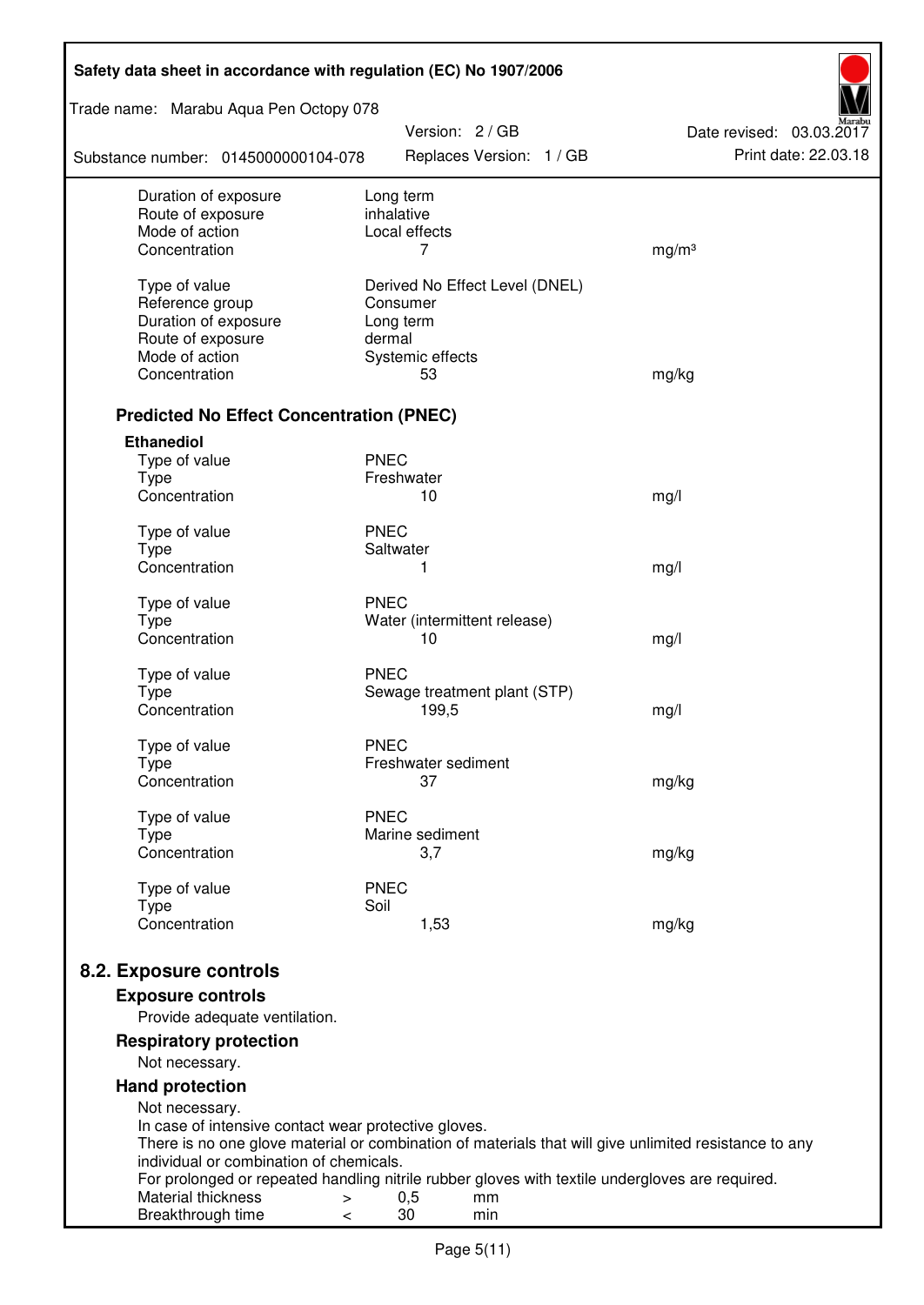| Trade name: Marabu Aqua Pen Octopy 078                                                                                                                                                                                                                                                                                                                                                                                                                                                                                                                                                                                                                                             |  |
|------------------------------------------------------------------------------------------------------------------------------------------------------------------------------------------------------------------------------------------------------------------------------------------------------------------------------------------------------------------------------------------------------------------------------------------------------------------------------------------------------------------------------------------------------------------------------------------------------------------------------------------------------------------------------------|--|
|                                                                                                                                                                                                                                                                                                                                                                                                                                                                                                                                                                                                                                                                                    |  |
| Version: 2/GB<br>Date revised: 03.03.2017                                                                                                                                                                                                                                                                                                                                                                                                                                                                                                                                                                                                                                          |  |
| Print date: 22.03.18<br>Replaces Version: 1 / GB<br>Substance number: 0145000000104-078                                                                                                                                                                                                                                                                                                                                                                                                                                                                                                                                                                                            |  |
| The breakthrough time must be greater than the end use time of the product.<br>The instructions and information provided by the glove manufacturer on use, storage, maintenance and<br>replacement must be followed.<br>Gloves should be replaced regularly and if there is any sign of damage to the glove material.<br>Always ensure that gloves are free from defects and that they are stored and used correctly.<br>The performance or effectiveness of the glove may be reduced by physical/ chemical damage and poor<br>maintenance.<br>Barrier creams may help to protect the exposed areas of the skin, they should however not be applied<br>once exposure has occurred. |  |
| Eye protection                                                                                                                                                                                                                                                                                                                                                                                                                                                                                                                                                                                                                                                                     |  |
| Not necessary.                                                                                                                                                                                                                                                                                                                                                                                                                                                                                                                                                                                                                                                                     |  |
| <b>Body protection</b>                                                                                                                                                                                                                                                                                                                                                                                                                                                                                                                                                                                                                                                             |  |
| Not applicable.                                                                                                                                                                                                                                                                                                                                                                                                                                                                                                                                                                                                                                                                    |  |
|                                                                                                                                                                                                                                                                                                                                                                                                                                                                                                                                                                                                                                                                                    |  |
| <b>SECTION 9: Physical and chemical properties</b>                                                                                                                                                                                                                                                                                                                                                                                                                                                                                                                                                                                                                                 |  |
| 9.1. Information on basic physical and chemical properties                                                                                                                                                                                                                                                                                                                                                                                                                                                                                                                                                                                                                         |  |
| Form<br>liquid                                                                                                                                                                                                                                                                                                                                                                                                                                                                                                                                                                                                                                                                     |  |
| coloured<br><b>Colour</b><br>odourless<br><b>Odour</b>                                                                                                                                                                                                                                                                                                                                                                                                                                                                                                                                                                                                                             |  |
|                                                                                                                                                                                                                                                                                                                                                                                                                                                                                                                                                                                                                                                                                    |  |
| <b>Odour threshold</b>                                                                                                                                                                                                                                                                                                                                                                                                                                                                                                                                                                                                                                                             |  |
| Remarks<br>No data available                                                                                                                                                                                                                                                                                                                                                                                                                                                                                                                                                                                                                                                       |  |
| <b>Melting point</b>                                                                                                                                                                                                                                                                                                                                                                                                                                                                                                                                                                                                                                                               |  |
| Remarks<br>not determined                                                                                                                                                                                                                                                                                                                                                                                                                                                                                                                                                                                                                                                          |  |
| <b>Freezing point</b>                                                                                                                                                                                                                                                                                                                                                                                                                                                                                                                                                                                                                                                              |  |
| Remarks<br>not determined                                                                                                                                                                                                                                                                                                                                                                                                                                                                                                                                                                                                                                                          |  |
| Initial boiling point and boiling range                                                                                                                                                                                                                                                                                                                                                                                                                                                                                                                                                                                                                                            |  |
| $\rm ^{\circ}C$<br>Value<br>appr. 100<br>hPa<br>1.013<br>Pressure                                                                                                                                                                                                                                                                                                                                                                                                                                                                                                                                                                                                                  |  |
| Source<br>Literature value                                                                                                                                                                                                                                                                                                                                                                                                                                                                                                                                                                                                                                                         |  |
| <b>Flash point</b>                                                                                                                                                                                                                                                                                                                                                                                                                                                                                                                                                                                                                                                                 |  |
| Remarks<br>Not applicable                                                                                                                                                                                                                                                                                                                                                                                                                                                                                                                                                                                                                                                          |  |
| Evaporation rate (ether $= 1$ ) :                                                                                                                                                                                                                                                                                                                                                                                                                                                                                                                                                                                                                                                  |  |
| Remarks<br>not determined                                                                                                                                                                                                                                                                                                                                                                                                                                                                                                                                                                                                                                                          |  |
| Flammability (solid, gas)                                                                                                                                                                                                                                                                                                                                                                                                                                                                                                                                                                                                                                                          |  |
| Not applicable                                                                                                                                                                                                                                                                                                                                                                                                                                                                                                                                                                                                                                                                     |  |
| Upper/lower flammability or explosive limits                                                                                                                                                                                                                                                                                                                                                                                                                                                                                                                                                                                                                                       |  |
| Lower explosion limit<br>3,2<br>$%$ (V)<br>appr.                                                                                                                                                                                                                                                                                                                                                                                                                                                                                                                                                                                                                                   |  |
| 53<br>$%$ $(V)$<br>Upper explosion limit<br>appr.                                                                                                                                                                                                                                                                                                                                                                                                                                                                                                                                                                                                                                  |  |
| Literature value<br>Source                                                                                                                                                                                                                                                                                                                                                                                                                                                                                                                                                                                                                                                         |  |
| Vapour pressure                                                                                                                                                                                                                                                                                                                                                                                                                                                                                                                                                                                                                                                                    |  |
| hPa<br>Value<br>23<br>appr.                                                                                                                                                                                                                                                                                                                                                                                                                                                                                                                                                                                                                                                        |  |
| 20<br>°C<br>Temperature<br>Method<br>Value taken from the literature                                                                                                                                                                                                                                                                                                                                                                                                                                                                                                                                                                                                               |  |
| <b>Vapour density</b>                                                                                                                                                                                                                                                                                                                                                                                                                                                                                                                                                                                                                                                              |  |
| Remarks<br>not determined                                                                                                                                                                                                                                                                                                                                                                                                                                                                                                                                                                                                                                                          |  |
| <b>Density</b>                                                                                                                                                                                                                                                                                                                                                                                                                                                                                                                                                                                                                                                                     |  |
| Remarks<br>not determined                                                                                                                                                                                                                                                                                                                                                                                                                                                                                                                                                                                                                                                          |  |
| Solubility in water                                                                                                                                                                                                                                                                                                                                                                                                                                                                                                                                                                                                                                                                |  |
| Remarks<br>miscible                                                                                                                                                                                                                                                                                                                                                                                                                                                                                                                                                                                                                                                                |  |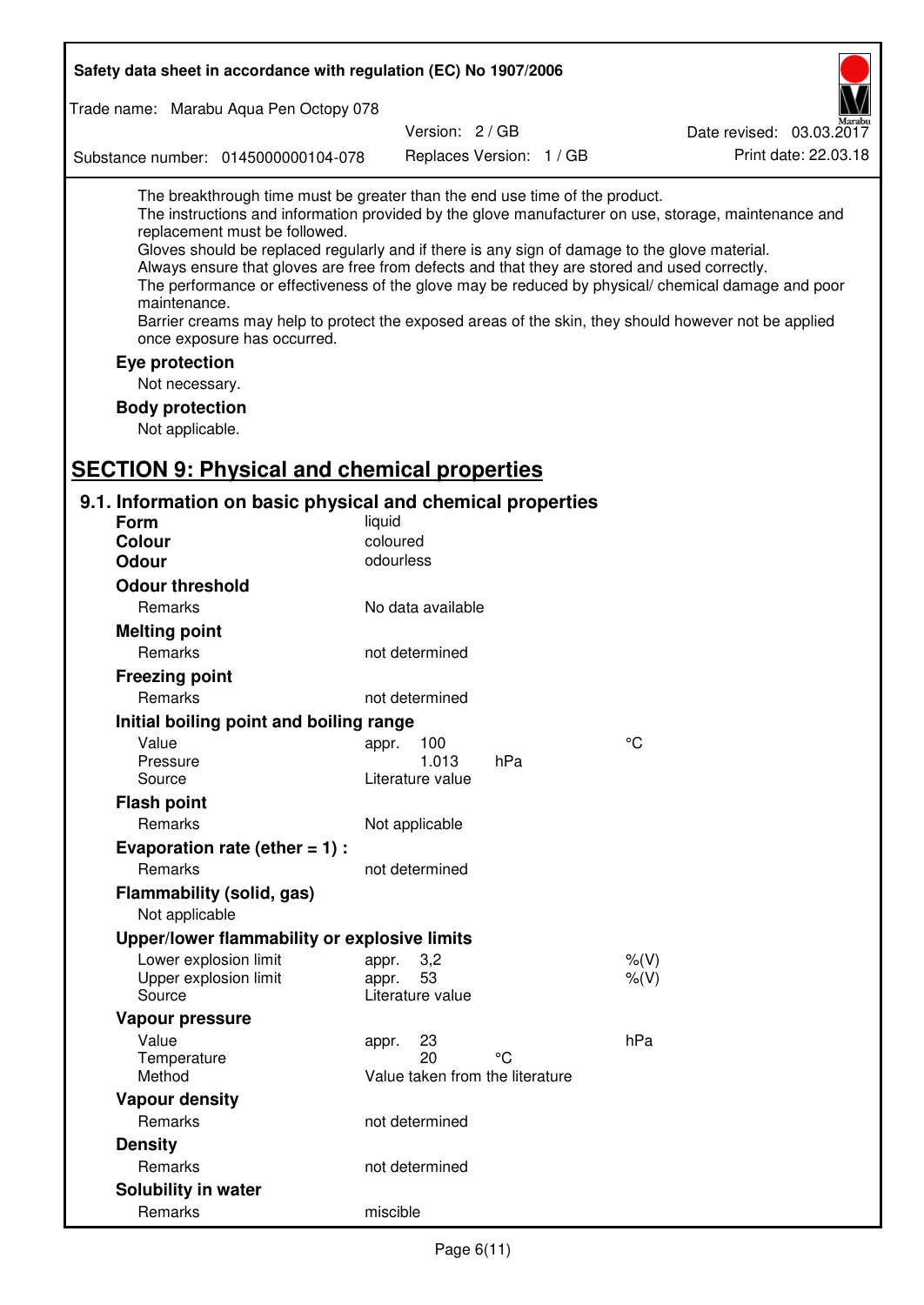| Safety data sheet in accordance with regulation (EC) No 1907/2006                    |                                                                   |    |                                                  |  |  |
|--------------------------------------------------------------------------------------|-------------------------------------------------------------------|----|--------------------------------------------------|--|--|
| Trade name: Marabu Aqua Pen Octopy 078                                               |                                                                   |    |                                                  |  |  |
| Substance number: 0145000000104-078                                                  | Version: 2 / GB<br>Replaces Version: 1 / GB                       |    | Date revised: 03.03.2017<br>Print date: 22.03.18 |  |  |
| Ignition temperature                                                                 |                                                                   |    |                                                  |  |  |
| Value<br>Source                                                                      | 410<br>appr.<br>Literature value                                  | °C |                                                  |  |  |
| <b>Viscosity</b>                                                                     |                                                                   |    |                                                  |  |  |
| Remarks                                                                              |                                                                   |    |                                                  |  |  |
| Remarks                                                                              | not determined                                                    |    |                                                  |  |  |
| 9.2. Other information                                                               |                                                                   |    |                                                  |  |  |
| <b>Other information</b><br>None known                                               |                                                                   |    |                                                  |  |  |
|                                                                                      |                                                                   |    |                                                  |  |  |
| <b>SECTION 10: Stability and reactivity</b>                                          |                                                                   |    |                                                  |  |  |
| 10.1. Reactivity<br>None                                                             |                                                                   |    |                                                  |  |  |
| 10.2. Chemical stability<br>No hazardous reactions known.                            |                                                                   |    |                                                  |  |  |
| 10.3. Possibility of hazardous reactions<br>No hazardous reactions known.            |                                                                   |    |                                                  |  |  |
| 10.4. Conditions to avoid<br>No hazardous reactions known.                           |                                                                   |    |                                                  |  |  |
| 10.5. Incompatible materials<br>None                                                 |                                                                   |    |                                                  |  |  |
| 10.6. Hazardous decomposition products<br>No hazardous decomposition products known. |                                                                   |    |                                                  |  |  |
| <b>SECTION 11: Toxicological information</b>                                         |                                                                   |    |                                                  |  |  |
| 11.1. Information on toxicological effects                                           |                                                                   |    |                                                  |  |  |
| <b>Acute oral toxicity</b>                                                           |                                                                   |    |                                                  |  |  |
| Remarks                                                                              | Based on available data, the classification criteria are not met. |    |                                                  |  |  |
| <b>Acute dermal toxicity</b>                                                         |                                                                   |    |                                                  |  |  |
| Remarks                                                                              | Based on available data, the classification criteria are not met. |    |                                                  |  |  |
| <b>Acute inhalational toxicity</b><br>Remarks                                        | Based on available data, the classification criteria are not met. |    |                                                  |  |  |
| <b>Skin corrosion/irritation</b>                                                     |                                                                   |    |                                                  |  |  |
| Remarks                                                                              | Based on available data, the classification criteria are not met. |    |                                                  |  |  |
| Serious eye damage/irritation                                                        |                                                                   |    |                                                  |  |  |
| Remarks                                                                              | Based on available data, the classification criteria are not met. |    |                                                  |  |  |
| <b>Sensitization</b>                                                                 |                                                                   |    |                                                  |  |  |
| Remarks                                                                              | Based on available data, the classification criteria are not met. |    |                                                  |  |  |
| <b>Mutagenicity</b><br>Remarks                                                       | Based on available data, the classification criteria are not met. |    |                                                  |  |  |
| <b>Reproductive toxicity</b>                                                         |                                                                   |    |                                                  |  |  |
| Remarks                                                                              | Based on available data, the classification criteria are not met. |    |                                                  |  |  |
| Carcinogenicity                                                                      |                                                                   |    |                                                  |  |  |
| Remarks                                                                              | Based on available data, the classification criteria are not met. |    |                                                  |  |  |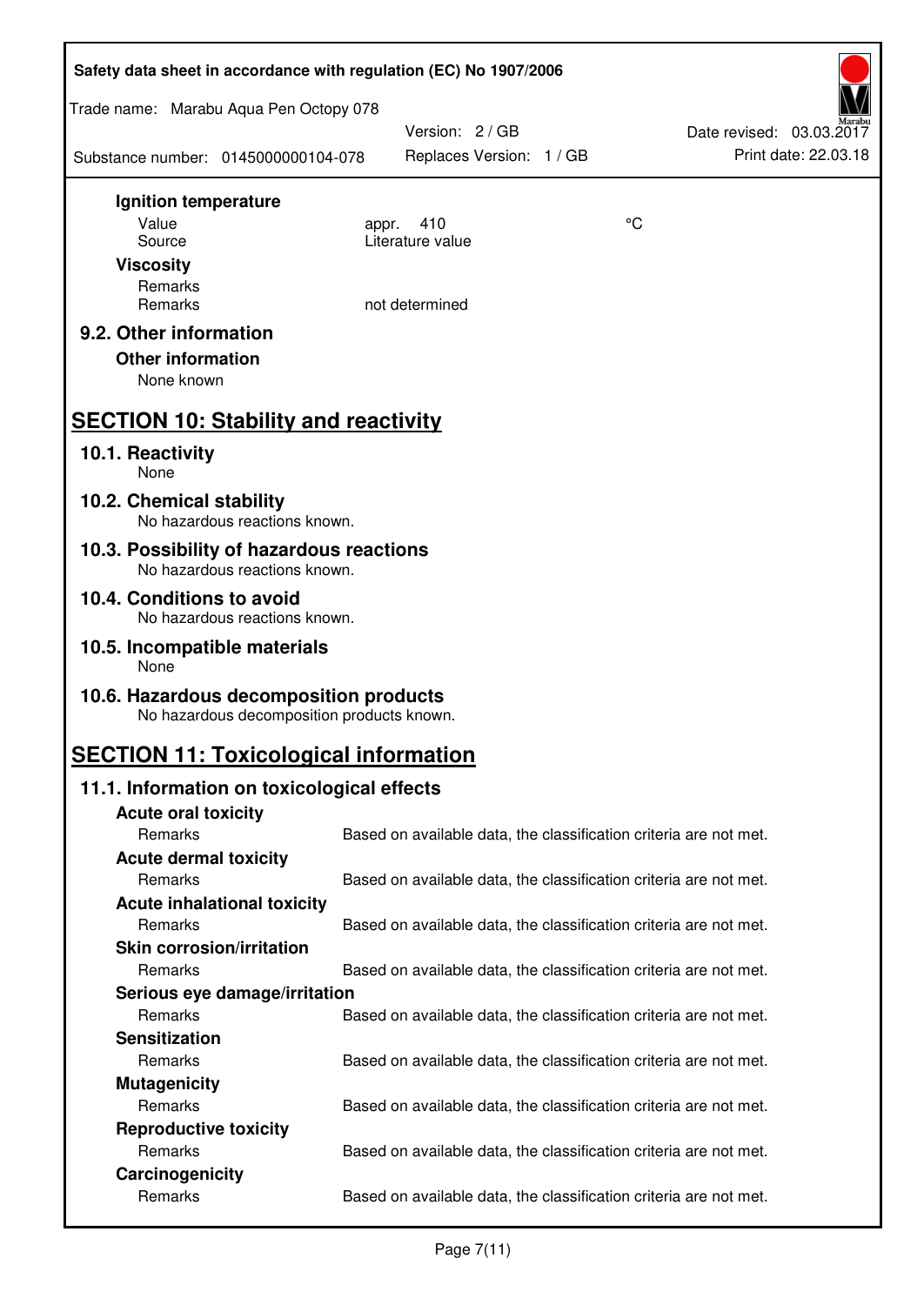### **Safety data sheet in accordance with regulation (EC) No 1907/2006**

Trade name: Marabu Aqua Pen Octopy 078

Version: 2 / GB

Replaces Version: 1 / GB Print date: 22.03.18 Date revised: 03.03.2017

Substance number: 0145000000104-078

# **Specific Target Organ Toxicity (STOT)**

**Single exposure** 

Based on available data, the classification criteria are not met.

**Repeated exposure** 

Remarks Based on available data, the classification criteria are not met.

#### **Aspiration hazard**

Based on available data, the classification criteria are not met.

#### **Experience in practice**

Provided all the recommended protective and safety precautions are taken, experience shows that no risk to health can be expected.

#### **Other information**

There are no data available on the mixture itself. The mixture has been assessed following the additivity method of the GHS/CLP Regulation (EC) No 1272/2008.

# **SECTION 12: Ecological information**

# **12.1. Toxicity**

#### **General information**

There are no data available on the mixture itself.Do not allow to enter drains or water courses.The mixture has been assessed following the summation method of the CLP Regulation (EC) No 1272/2008 and is not classified as dangerous for the environment.

# **12.2. Persistence and degradability**

#### **General information**

There are no data available on the mixture itself.

#### **12.3. Bioaccumulative potential**

#### **General information**

There are no data available on the mixture itself.

#### **12.4. Mobility in soil**

#### **General information**

There are no data available on the mixture itself.

**12.5. Results of PBT and vPvB assessment** 

### **General information**

There are no data available on the mixture itself.

#### **12.6. Other adverse effects**

#### **General information**

There are no data available on the mixture itself.

# **SECTION 13: Disposal considerations**

# **13.1. Waste treatment methods**

#### **Disposal recommendations for the product**

The product can be placed with other household refuse. Small residues in containers can be washed-out with water and put into the drainage system.

#### **Disposal recommendations for packaging**

Packaging that cannot be cleaned should be disposed off as product waste. Completely emptied packagings can be given for recycling.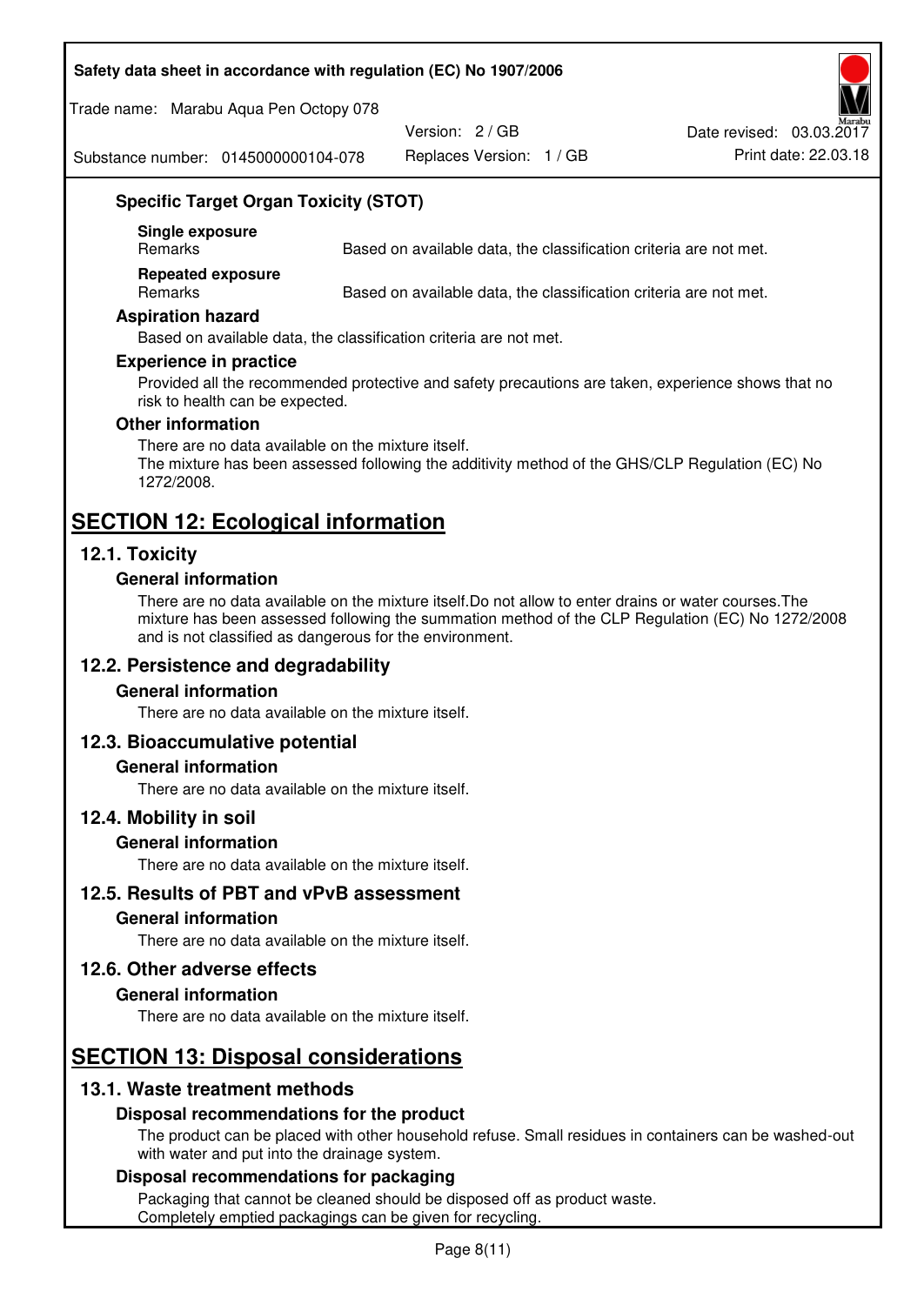| Safety data sheet in accordance with regulation (EC) No 1907/2006                                           |                                                                                                       |                                                  |  |  |  |
|-------------------------------------------------------------------------------------------------------------|-------------------------------------------------------------------------------------------------------|--------------------------------------------------|--|--|--|
| Trade name: Marabu Aqua Pen Octopy 078                                                                      |                                                                                                       |                                                  |  |  |  |
| Substance number: 0145000000104-078                                                                         | Version: 2 / GB<br>Replaces Version: 1 / GB                                                           | Date revised: 03.03.2017<br>Print date: 22.03.18 |  |  |  |
| <b>SECTION 14: Transport information</b>                                                                    |                                                                                                       |                                                  |  |  |  |
| <b>Land transport ADR/RID</b>                                                                               |                                                                                                       |                                                  |  |  |  |
| Non-dangerous goods<br>14.1. UN number<br>$UN -$                                                            |                                                                                                       |                                                  |  |  |  |
| 14.2. UN proper shipping name                                                                               |                                                                                                       |                                                  |  |  |  |
| 14.3. Transport hazard class(es)                                                                            |                                                                                                       |                                                  |  |  |  |
| Class                                                                                                       |                                                                                                       |                                                  |  |  |  |
| Label<br>14.4. Packing group                                                                                |                                                                                                       |                                                  |  |  |  |
| Packing group                                                                                               |                                                                                                       |                                                  |  |  |  |
| Transport category<br>0                                                                                     |                                                                                                       |                                                  |  |  |  |
| 14.5. Environmental hazards                                                                                 |                                                                                                       |                                                  |  |  |  |
| <b>Marine transport IMDG/GGVSee</b>                                                                         |                                                                                                       |                                                  |  |  |  |
|                                                                                                             | The product does not constitute a hazardous substance in sea transport.                               |                                                  |  |  |  |
| 14.1. UN number                                                                                             |                                                                                                       |                                                  |  |  |  |
| $UN -$<br>14.2. UN proper shipping name                                                                     |                                                                                                       |                                                  |  |  |  |
| 14.3. Transport hazard class(es)                                                                            |                                                                                                       |                                                  |  |  |  |
| Class                                                                                                       |                                                                                                       |                                                  |  |  |  |
| Subsidiary risk                                                                                             |                                                                                                       |                                                  |  |  |  |
| 14.4. Packing group<br>Packing group                                                                        |                                                                                                       |                                                  |  |  |  |
| 14.5. Environmental hazards<br>no                                                                           |                                                                                                       |                                                  |  |  |  |
| <b>Air transport ICAO/IATA</b>                                                                              |                                                                                                       |                                                  |  |  |  |
| 14.1. UN number                                                                                             | The product does not constitute a hazardous substance in air transport.                               |                                                  |  |  |  |
| $UN -$                                                                                                      |                                                                                                       |                                                  |  |  |  |
| 14.2. UN proper shipping name                                                                               |                                                                                                       |                                                  |  |  |  |
| 14.3. Transport hazard class(es)                                                                            |                                                                                                       |                                                  |  |  |  |
| Class<br>Subsidiary risk                                                                                    |                                                                                                       |                                                  |  |  |  |
| 14.4. Packing group                                                                                         |                                                                                                       |                                                  |  |  |  |
| Packing group                                                                                               |                                                                                                       |                                                  |  |  |  |
| 14.5. Environmental hazards                                                                                 |                                                                                                       |                                                  |  |  |  |
| Information for all modes of transport                                                                      |                                                                                                       |                                                  |  |  |  |
| 14.6. Special precautions for user                                                                          |                                                                                                       |                                                  |  |  |  |
| Transport within the user's premises:<br>Always transport in closed containers that are upright and secure. |                                                                                                       |                                                  |  |  |  |
|                                                                                                             | Ensure that persons transporting the product know what to do in the event of an accident or spillage. |                                                  |  |  |  |
| <b>Other information</b>                                                                                    |                                                                                                       |                                                  |  |  |  |
| 14.7. Transport in bulk according to Annex II of Marpol and the IBC Code<br>no                              |                                                                                                       |                                                  |  |  |  |
| <b>SECTION 15: Regulatory information ***</b>                                                               |                                                                                                       |                                                  |  |  |  |
| 15.1. Safety, health and environmental regulations/legislation specific for the substance                   |                                                                                                       |                                                  |  |  |  |
|                                                                                                             |                                                                                                       |                                                  |  |  |  |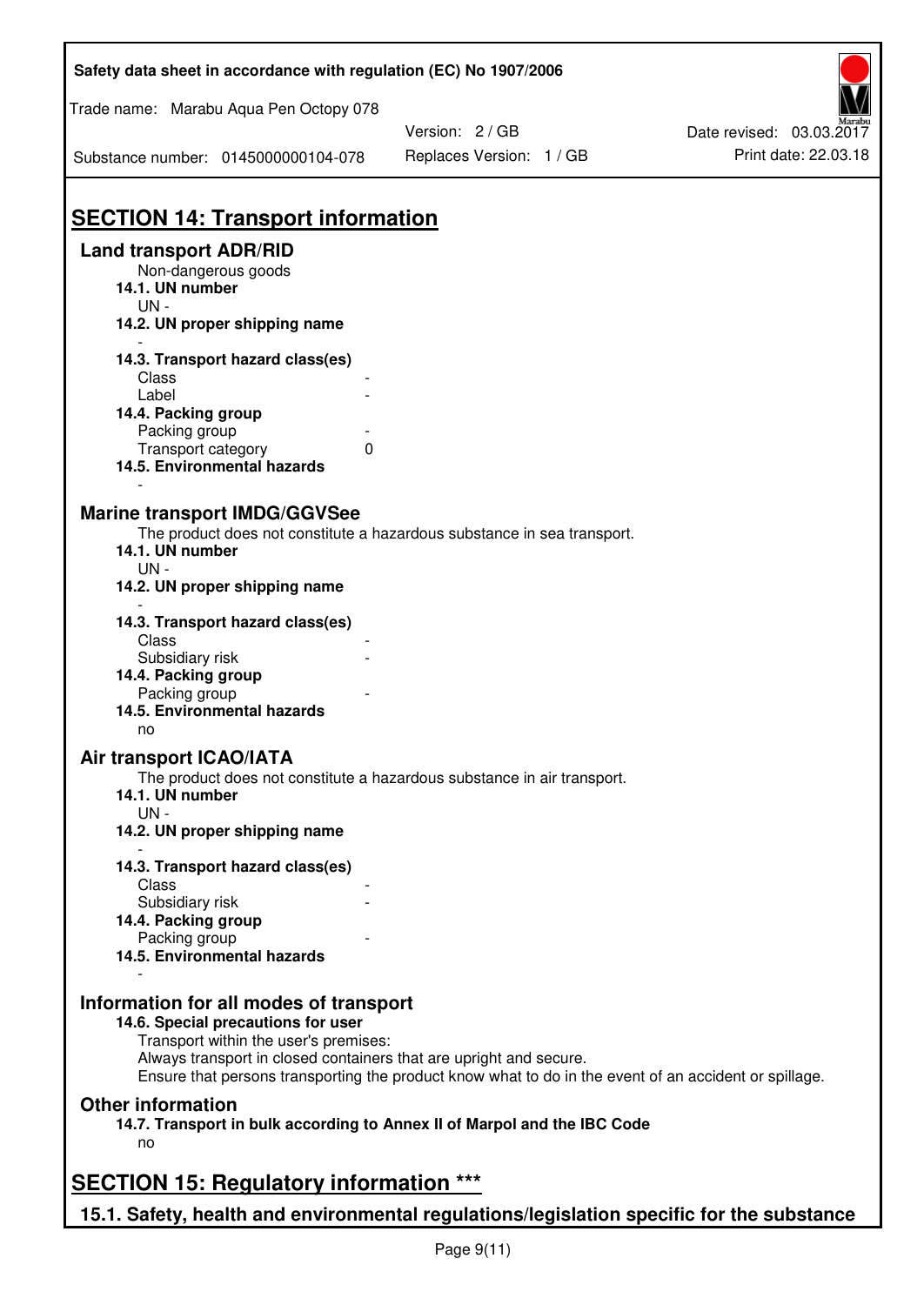| Safety data sheet in accordance with regulation (EC) No 1907/2006                                                                                                                                                                                                                                                                                                                                                                                                 |                                                                                      |                          |                                                                                                                                                                                                                                                                                                                 |
|-------------------------------------------------------------------------------------------------------------------------------------------------------------------------------------------------------------------------------------------------------------------------------------------------------------------------------------------------------------------------------------------------------------------------------------------------------------------|--------------------------------------------------------------------------------------|--------------------------|-----------------------------------------------------------------------------------------------------------------------------------------------------------------------------------------------------------------------------------------------------------------------------------------------------------------|
| Trade name: Marabu Aqua Pen Octopy 078                                                                                                                                                                                                                                                                                                                                                                                                                            |                                                                                      |                          |                                                                                                                                                                                                                                                                                                                 |
|                                                                                                                                                                                                                                                                                                                                                                                                                                                                   | Version: 2/GB                                                                        |                          | Date revised: 03.03.2017                                                                                                                                                                                                                                                                                        |
| Substance number: 0145000000104-078                                                                                                                                                                                                                                                                                                                                                                                                                               |                                                                                      | Replaces Version: 1 / GB | Print date: 22.03.18                                                                                                                                                                                                                                                                                            |
| or mixture                                                                                                                                                                                                                                                                                                                                                                                                                                                        |                                                                                      |                          |                                                                                                                                                                                                                                                                                                                 |
| <b>VOC ***</b>                                                                                                                                                                                                                                                                                                                                                                                                                                                    |                                                                                      |                          |                                                                                                                                                                                                                                                                                                                 |
| VOC (EU)                                                                                                                                                                                                                                                                                                                                                                                                                                                          | $\mathbf 0$                                                                          | $\%$                     |                                                                                                                                                                                                                                                                                                                 |
| <b>Other information</b>                                                                                                                                                                                                                                                                                                                                                                                                                                          |                                                                                      |                          |                                                                                                                                                                                                                                                                                                                 |
| All components are contained in the TSCA inventory or exempted.<br>All components are contained in the AICS inventory.<br>All components are contained in the PICCS inventory.<br>All components are contained in the DSL inventory.<br>All components are contained in the IECSC inventory.<br>All components are contained in the NZIOC inventory.<br>All components are contained in the ENCS inventory.<br>All components are contained in the ECL inventory. |                                                                                      |                          |                                                                                                                                                                                                                                                                                                                 |
| 15.2. Chemical safety assessment<br>For this preparation a chemical safety assessment has not been carried out.                                                                                                                                                                                                                                                                                                                                                   |                                                                                      |                          |                                                                                                                                                                                                                                                                                                                 |
| <b>SECTION 16: Other information</b>                                                                                                                                                                                                                                                                                                                                                                                                                              |                                                                                      |                          |                                                                                                                                                                                                                                                                                                                 |
| Hazard statements listed in Chapter 3                                                                                                                                                                                                                                                                                                                                                                                                                             |                                                                                      |                          |                                                                                                                                                                                                                                                                                                                 |
| H <sub>301</sub>                                                                                                                                                                                                                                                                                                                                                                                                                                                  | Toxic if swallowed.                                                                  |                          |                                                                                                                                                                                                                                                                                                                 |
| H302                                                                                                                                                                                                                                                                                                                                                                                                                                                              | Harmful if swallowed.                                                                |                          |                                                                                                                                                                                                                                                                                                                 |
| H311<br>H312                                                                                                                                                                                                                                                                                                                                                                                                                                                      | Toxic in contact with skin.<br>Harmful in contact with skin.                         |                          |                                                                                                                                                                                                                                                                                                                 |
| H314                                                                                                                                                                                                                                                                                                                                                                                                                                                              | Causes severe skin burns and eye damage.                                             |                          |                                                                                                                                                                                                                                                                                                                 |
| H315                                                                                                                                                                                                                                                                                                                                                                                                                                                              | Causes skin irritation.                                                              |                          |                                                                                                                                                                                                                                                                                                                 |
| H317                                                                                                                                                                                                                                                                                                                                                                                                                                                              | May cause an allergic skin reaction.                                                 |                          |                                                                                                                                                                                                                                                                                                                 |
| H318                                                                                                                                                                                                                                                                                                                                                                                                                                                              | Causes serious eye damage.                                                           |                          |                                                                                                                                                                                                                                                                                                                 |
| H331                                                                                                                                                                                                                                                                                                                                                                                                                                                              | Toxic if inhaled.                                                                    |                          |                                                                                                                                                                                                                                                                                                                 |
| H335                                                                                                                                                                                                                                                                                                                                                                                                                                                              | May cause respiratory irritation.                                                    |                          |                                                                                                                                                                                                                                                                                                                 |
| H373                                                                                                                                                                                                                                                                                                                                                                                                                                                              |                                                                                      |                          | May cause damage to organs through prolonged or repeated exposure:                                                                                                                                                                                                                                              |
| H400<br>H410                                                                                                                                                                                                                                                                                                                                                                                                                                                      | Very toxic to aquatic life.<br>Very toxic to aquatic life with long lasting effects. |                          |                                                                                                                                                                                                                                                                                                                 |
|                                                                                                                                                                                                                                                                                                                                                                                                                                                                   |                                                                                      |                          |                                                                                                                                                                                                                                                                                                                 |
| <b>CLP categories listed in Chapter 3</b>                                                                                                                                                                                                                                                                                                                                                                                                                         |                                                                                      |                          |                                                                                                                                                                                                                                                                                                                 |
| Acute Tox. 3<br>Acute Tox. 4                                                                                                                                                                                                                                                                                                                                                                                                                                      | Acute toxicity, Category 3<br>Acute toxicity, Category 4                             |                          |                                                                                                                                                                                                                                                                                                                 |
| Aquatic Acute 1                                                                                                                                                                                                                                                                                                                                                                                                                                                   |                                                                                      |                          | Hazardous to the aquatic environment, acute, Category 1                                                                                                                                                                                                                                                         |
| Aquatic Chronic 1                                                                                                                                                                                                                                                                                                                                                                                                                                                 |                                                                                      |                          | Hazardous to the aquatic environment, chronic, Category 1                                                                                                                                                                                                                                                       |
| Eye Dam. 1                                                                                                                                                                                                                                                                                                                                                                                                                                                        | Serious eye damage, Category 1                                                       |                          |                                                                                                                                                                                                                                                                                                                 |
| Skin Corr. 1B                                                                                                                                                                                                                                                                                                                                                                                                                                                     | Skin corrosion, Category 1B                                                          |                          |                                                                                                                                                                                                                                                                                                                 |
| Skin Irrit. 2                                                                                                                                                                                                                                                                                                                                                                                                                                                     | Skin irritation, Category 2                                                          |                          |                                                                                                                                                                                                                                                                                                                 |
| Skin Sens. 1<br>STOT RE 2                                                                                                                                                                                                                                                                                                                                                                                                                                         | Skin sensitization, Category 1                                                       |                          | Specific target organ toxicity - repeated exposure, Category 2                                                                                                                                                                                                                                                  |
| STOT SE3                                                                                                                                                                                                                                                                                                                                                                                                                                                          |                                                                                      |                          | Specific target organ toxicity - single exposure, Category 3                                                                                                                                                                                                                                                    |
| <b>Supplemental information</b>                                                                                                                                                                                                                                                                                                                                                                                                                                   |                                                                                      |                          |                                                                                                                                                                                                                                                                                                                 |
|                                                                                                                                                                                                                                                                                                                                                                                                                                                                   |                                                                                      |                          | Relevant changes compared with the previous version of the safety data sheet are marked with: ***                                                                                                                                                                                                               |
| legislation.                                                                                                                                                                                                                                                                                                                                                                                                                                                      |                                                                                      |                          | This information is based on our present state of knowledge. However, it should not constitute a<br>guarantee for any specific product properties and shall not establish a legally valid relationship.<br>The information in this Safety Data Sheet is based on the present state of knowledge and current     |
| to the supplier and obtaining written handling instructions.                                                                                                                                                                                                                                                                                                                                                                                                      |                                                                                      |                          | It provides guidance on health, safety and environmental aspects of the product and should not be<br>construed as any guarantee of technical performance or suitability for particular applications.<br>The product should not be used for purposes other than those shown in Section 1 without first referring |
|                                                                                                                                                                                                                                                                                                                                                                                                                                                                   |                                                                                      |                          | As the specific conditions of use of the product are outside the supplier's control, the user is responsible                                                                                                                                                                                                    |
| for ensuring that the requirements of relevant legislation are complied with.                                                                                                                                                                                                                                                                                                                                                                                     |                                                                                      |                          | The information contained in this safety data sheet does not constitute the user's own assessment of                                                                                                                                                                                                            |